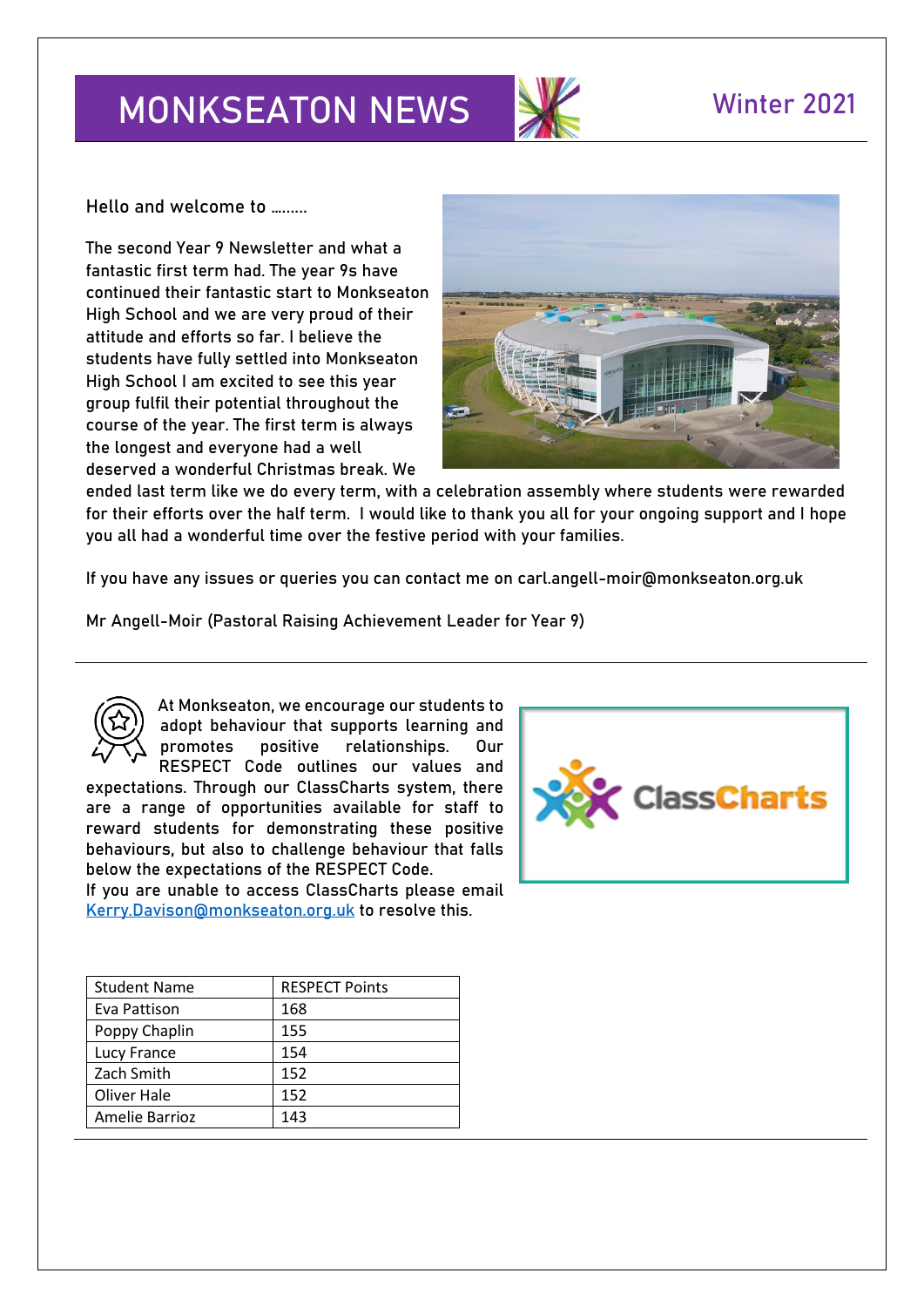**Anti-Bullying Week-** On Monday the 15th November was the first day of Anti-Bullying week, the message this year was one kind word. This year we put a strong focus on being kind to one another and supporting one another, at Monkseaton High School we are proud of our staff and students and will always promote kindness to one another. We also promoted Odd Socks Day to celebrate and accept that everyone is different and we should all treat one another with respect and as equals.



**Progress Reports-** You should have recently received the first progress report on how your child is doing, the report is the first of three that you will receive over the course of the year. This progress report will show where your child is at academically and where we expect them to be at the end of year 9. The report also shows your child's attitude to learning. If you have any concerns or worries regarding your child's report please contact your child's form tutor or Carl Angell-Moir (Head of Year 9)

**Careers-** On Wednesday 17<sup>th</sup> November we held a Year 9 Careers Speed Dating Event. The purpose of the event was to; broaden students' knowledge and awareness of possible careers and jobs across a range of industry sectors. To enable students to find out more about the world of work – role/responsibilities, hours, dress, skills required. Build students confidence in speaking to new people, raise students' aspirations, support student with future steps.

During the events students were able to speak with employers from the following sectors;

| <b>Career Sector</b>            | <b>Employer/Organisation</b>    |
|---------------------------------|---------------------------------|
| <b>Security/Armed Forces</b>    | RAF                             |
| <b>Central/Local Government</b> | Engie - IT/ Engineering         |
| <b>IT/Computers</b>             | NTC - Westmoor Primary School   |
| <b>Central/Local Government</b> | <b>DWP</b>                      |
| <b>Central/Local Government</b> | HM Passport office              |
| <b>IT/Computers</b>             | Sage                            |
| <b>Social Work/Counselling</b>  | Creative Impact Coaching        |
| <b>Legal/Political Services</b> | Newcastle University            |
| <b>Healthcare</b>               | <b>NHS</b>                      |
| <b>Building/Construction</b>    | Quantity Surveyor               |
| Childcare                       | Little Angels Nursery           |
| <b>Education/Training</b>       | Tyne Met College                |
| <b>Central/Local Government</b> | <b>HMRC</b>                     |
| <b>Legal/Political Services</b> | Ward Hadaway                    |
| <b>Education/Training</b>       | Department for Education        |
| <b>Healthcare</b>               | NHS - Allied Health Professions |
| <b>IT/Computers</b>             | Sage                            |
| Healthcare                      | NHS - Psychologist              |